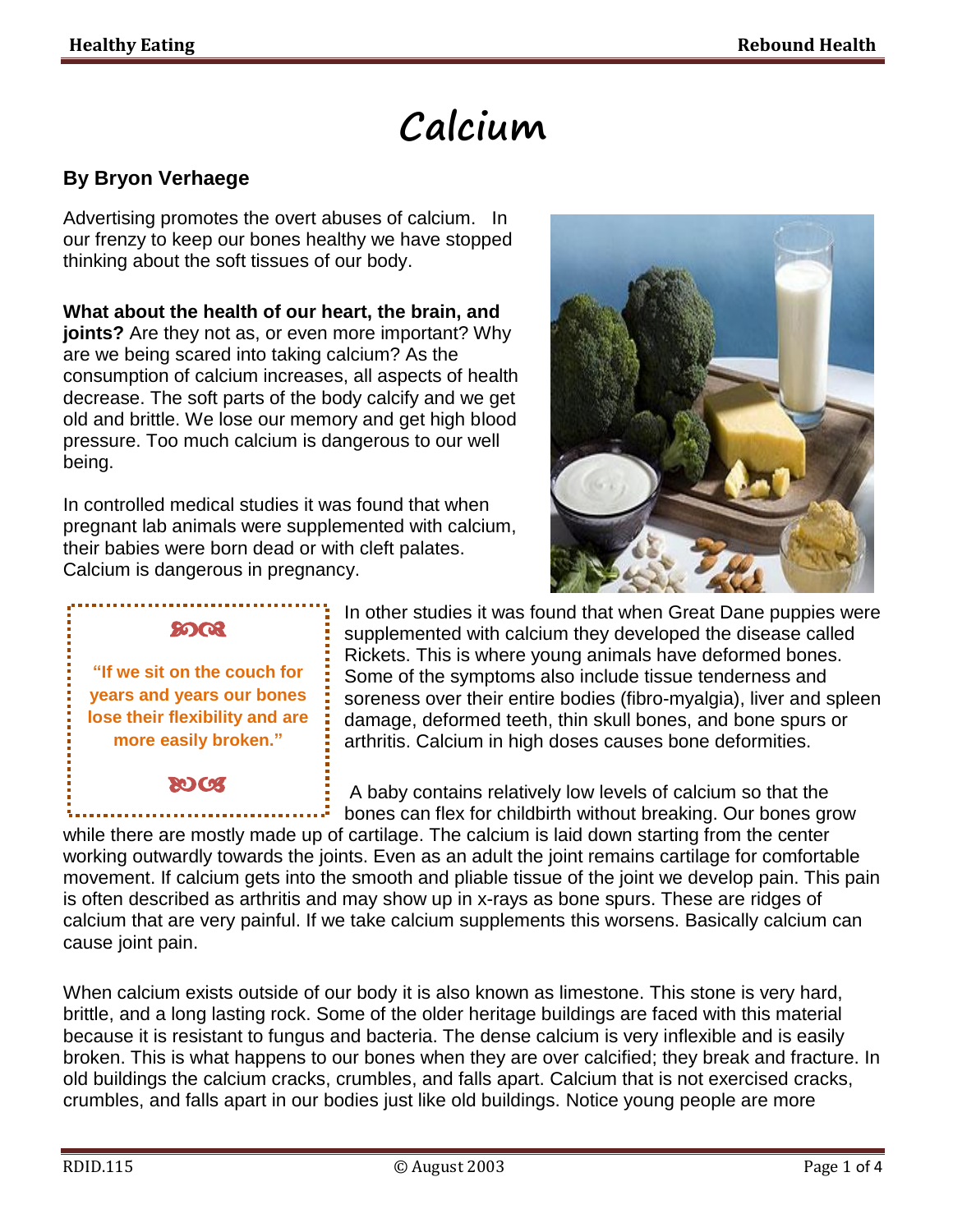resistant to bone breakage. This is because their bones are more pliable and less calcified. As the bones calcify they become brittle.

#### **Healthy life**

Our healthy life is based firstly on the function of our heart and lungs. This is what I call life by the minute. The second most important part of remaining alive is the immune function to kill the bacteria and toxins that we breathe in. This is based on the bone marrow being able to produce white blood cells. There are many of these cells produced and are moved throughout the body to fight infection. The vast majorities are used in the lungs to fight bacteria and fungus. The bone marrow is situated inside the bones because calcium rarely supports life. This is part of the defensive immune system to protect the production of aggressive immune system comprised in part by the white blood cells. Thus the bone marrow is protected from disease by being encased in calcium.



### **Calcium in bodies**

The calcium in our bodies is unlike limestone in that it is bound to phosphorus and is changeable. This is called remodelling bone and is why the shape and size of our bones change. Hormones control this process. Our body actually takes the calcium out of the bone piece by piece and washes it in the urea of the kidney. The urea sterilizes the calcium and helps the kidney pull the water back into the body (concentrated urine) so that we don't lose all of our water. Then the cleaned calcium is moved back to the bone through the blood. High levels of calcium in the blood may indicate cancer.

High levels of calcium in the soft parts of the body are related to most of the diseases, including but not limited to; fibro-

myalgia, cataracts, retinal degeneration, blindness, loss of memory, dementia, arthritis, osteoporosis, osteopenia, kidney stones, gall stones, heart disease, high blood pressure, skin lumps and bumps, prostatitis, cysts, constipation, and the list goes on. Calcium needs to be in balance and where it belongs. We are healthy when we are flexible. The lungs flex, the brain flexes, the tendons and joints flex. The arteries flex, the heart flexes, etc.; when this flexibility is lost we are old and brittle. Calcium speeds up the ageing process. When we age faster we need prescription drugs sooner and become more profitable to the health 'industry' earlier in life. The countries that consume the highest amounts of milk have the highest rates of osteoporosis. How can it be simpler? Bombard people with advertising about the fear of bone loss. Get them to drink lots of soy or cow's milk and fortify all the food with calcium. Then rake in the profits from the sale of drugs.

# **Hormones regulate the whole process of bone remodelling.**

If we have very high levels of growth hormone throughout our life we will develop larger bones and this is called giant-ism (acromegaly). If we have low levels of growth hormone we will shrink with age. Growth hormone is stimulated with a reduced caloric intake of food and exercise.

It is fairly well known that astronauts lose 2% of their bone density for each month spent without gravity. It was a constant problem for the Canadian swim team to end their careers with low bone density. Most of the Canadian swim team is male. Many things were tried to stop this problem.